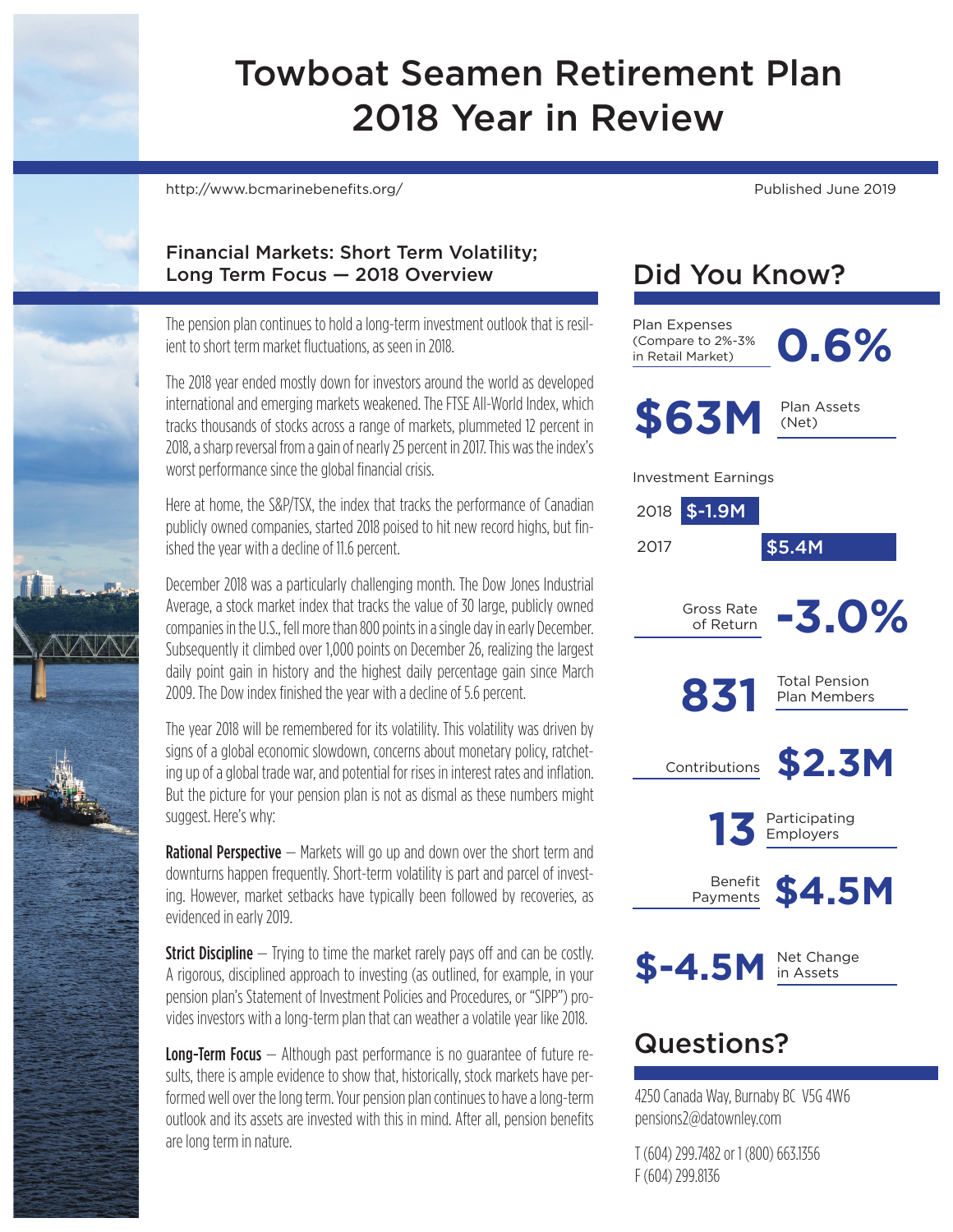**Broad Diversification**  $-$  The expression "don't put all your eggs in one basket" is certainly good advice when it comes to investing. Your pension plan's assets are well diversified, meaning that the assets are allocated to a wide variety of different investment types (bonds, stocks, mortgages, real estate, infrastructure, etc.), industry sectors (energy, utilities, consumer goods, materials, financials, etc.), geographies (Canada, U.S., developed countries outside North America, emerging economies, etc.), and even investment styles. Since different asset types are impacted by different events, a diversified portfolio, such as your pension plan's, experiences lower volatility than any one individual investment.

**Robust Governance** – The Trustees have hired professional fund managers to manage your pension plan's investments. These managers are responsible for implementing your pension plan's investment strategy and achieving its short and long-term goals, as outlined in the SIPP mentioned above.

The Trustees oversee and regularly monitor the performance of the managers. Although these principles are presented in the context of your workplace pension plan, they are equally applicable to your personal finances. Instead of being worried by short-term market fluctuations, be prepared. Establish your personal investment goals and take a disciplined approach to investing so that when the normal ups and downs of the market happen, you can take advantage of opportunities that arise. In respect of your personal investments, a professional advisor can assist you with keeping a rational perspective, maintaining strict discipline, focusing on the long-term, diversifying broadly and implementing a robust governance framework.

#### Outlook for 2019

Global economic growth has slowed. Brexit and the persistent trade war between the U.S. and China continue to be a source of investors' worry. The U.S. is firmly in the late stage of its economic cycle. Federal Reserve in the U.S. has left its key interest rate unchanged and projects no rate hikes for the balance of 2019. The Bank of Canada is expected to follow a similar policy and hold rates steady for the rest of the year. Risk of near term recession remains low, and despite the great start to the year economists and finance experts expect modest returns from the stock market for the balance in 2019. It will be an interesting year as we watch developments.

### Towboat Seamen Retirement Plan Asset Allocation



### Employee and Family Assistance Program

Your physical and mental well-being has a significant impact on your daily life and productivity at work. The Employee and Family Assistance Program (EFAP) provides you and your family members with immediate and confidential support for any work, health or life concern.

The EFAP is a voluntary and confidential service. No one will know that you have used the service, including your family members and employer, unless you decide to tell them. No personal information that would identify you will ever be divulged to anyone, unless you provide your explicit consent. You can even access the service anonymously by providing a pseudo name. You may be asked to provide the Plan's name so that the service agent can identify the client organization and a postal code so that the service agent can identify a provider near you.

All services under the program are short term and solution focused, at no cost to you or to your family members.

It is a common misconception that the EFAP is only an employee counselling service – it goes beyond that and includes services such as:

| Health & Well-Being    | Career & Workplace              |  |
|------------------------|---------------------------------|--|
| Family & Relationships | Coping With Change on the Job   |  |
| Physical Well-being    | Traumatic Events                |  |
| Mental Health          | Career Development & Continuing |  |
| Emotional Well-being   | <b>Fducation</b>                |  |
| Diseases & Conditions  | Time Management                 |  |
| Addictions             | Workplace Leave                 |  |
|                        | Stress/Burnout                  |  |

| Financial Security       | Life Events                            |
|--------------------------|----------------------------------------|
| Will Preparation         | Parenting                              |
| Credit & Debt Management | Death of a Loved One                   |
| Тах                      | Getting Separated/Divorced             |
| Investing                | Having a Baby (or Adopting)            |
| Real Estate/Mortgages    | Getting Married (including common law) |
| Legal                    | Buying/Selling a House                 |

To access your EFAP resources, please contact your local Human Resources Manager, or refer to your employee booklet.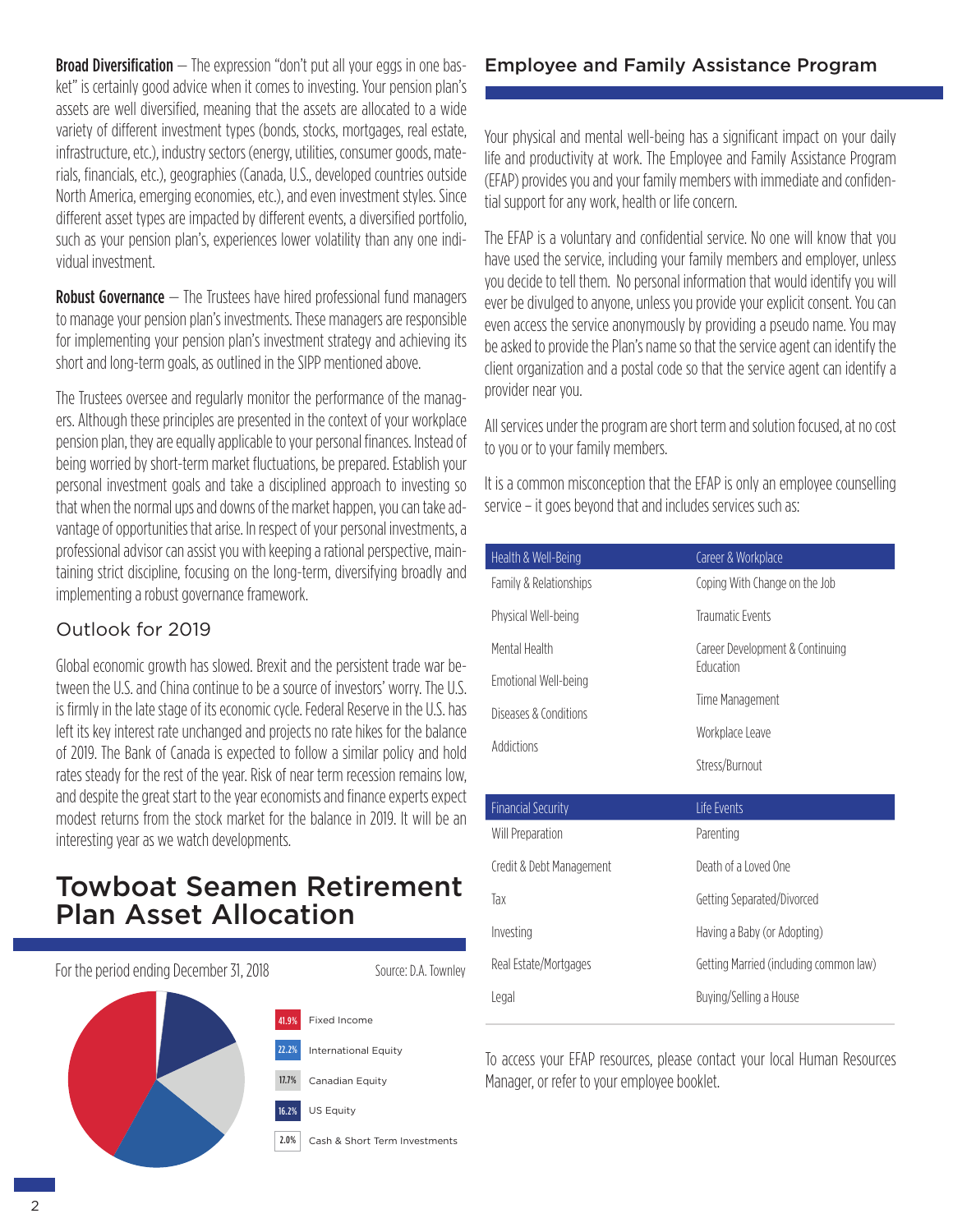#### Designating My Beneficiary

In the event of your death, your survivors may be entitled to benefits. You will want to make sure that your beneficiary designation for your workplace pension plan is accurate and up-to-date.

Let's look at the rules around who can be designated as a beneficiary for the purpose of your workplace pension plan.

#### Who is a Beneficiary?

There are two default beneficiaries: your spouse and your estate.

#### Your Spouse

Your workplace pension plan is governed by the pension legislation of the province in which you reside. Although we do not have uniform pension legislation across Canada, all the provinces recognize that a pension plan member's spouse has first right to the survivor benefits from a registered pension plan. This means that your spouse is entitled to certain benefits under the pension plan, regardless of any other beneficiary(ies) you have named. The spouse may waive their right by signing the applicable waiver form as prescribed by each pension jurisdiction.

The definition of spouse is different under various pension legislation. For the most part, a spouse is defined as a person who is legally married to you or living with you in a common-law relationship. What is different among the provinces is the period of cohabitation required for the relationship to be considered "common-law".

#### Your Estate

If you do not have a spouse and have not named a beneficiary, your estate is automatically your beneficiary when you die. The death benefit will then be distributed by the executor of your estate according to the instructions in your will.

If you die intestate, that is without a will, the death benefit will be paid to your estate. Your estate will then be distributed according to the rules of the province you reside in.

It is important that you name your beneficiary(ies) and make sure that you have a will that is up-to-date.

#### Death Before Retirement

If you die in service before you have commenced your pension and you have a spouse at the time of your death, any benefits you have earned for service up to the date of your death, will be paid to your spouse. Your spouse may elect to receive this benefit on a tax-deferred basis.

If you do not have a spouse at the time of death, or if your spouse has waived their right by signing the prescribed waiver form, you can name other people as your beneficiary(ies). These can include your children, other family members, friends or others. You can also name organizations, trusts, or your estate

### Definition of Spouse in British Columbia

"Spouse" means in relation to another person:

- a. a person who at the relevant time was married to the Member, and not living separate and apart from the Member for a continuous period longer than 2 years; or
- b. a person who was living with the Member in a marriage-like relationship, for the two year period immediately preceding the relevant time.

as beneficiaries. The pre-retirement death benefit will be paid to your designated beneficiary(ies) as a lump sum, less applicable taxes.

#### Death after Retirement

If at the time of retirement, you have a spouse, you must elect a pension with at least 60% continuation to your surviving spouse for their remaining lifetime. Your spouse may waive this right at the time you retire by signing the applicable waiver form.

If, when you retire, you do not have a spouse or if your spouse has waived their right to a survivor pension, you can name the same beneficiary(ies) as the one(s) during your working life or different one(s). Your beneficiary(ies) may be your children, other family members, other individuals, organizations, trusts, or your estate. Any death benefit payable to your beneficiaries will be determined according to the option you elected when you retired.

#### How to Name or Change Your Beneficiary Before Retirement

Here are the steps you need to follow:

- 1. Contact D.A. Townley, the Plan Administrator, to request the Application for Enrolment and Beneficiary Designation form ("Beneficiary Designation form").
- 2. If you have a spouse, and wish to name someone other than your spouse as your beneficiary, let the D.A. Townley staff know so they can send you the applicable spousal waiver form.
- 3. Complete the Beneficiary Designation Form.
- 4. Sign and date the form.
- 5. If applicable, your spouse must complete, date, and sign the spousal waiver form.
- 6. Mail the Beneficiary Designation form, and if applicable, the spousal waiver form, to D.A. Townley.

If you are naming more than two beneficiaries or wish to name alternate beneficiaries, include this information on a separate sheet and attach it to the Beneficiary Designation form. To be valid, the sheet must include your name